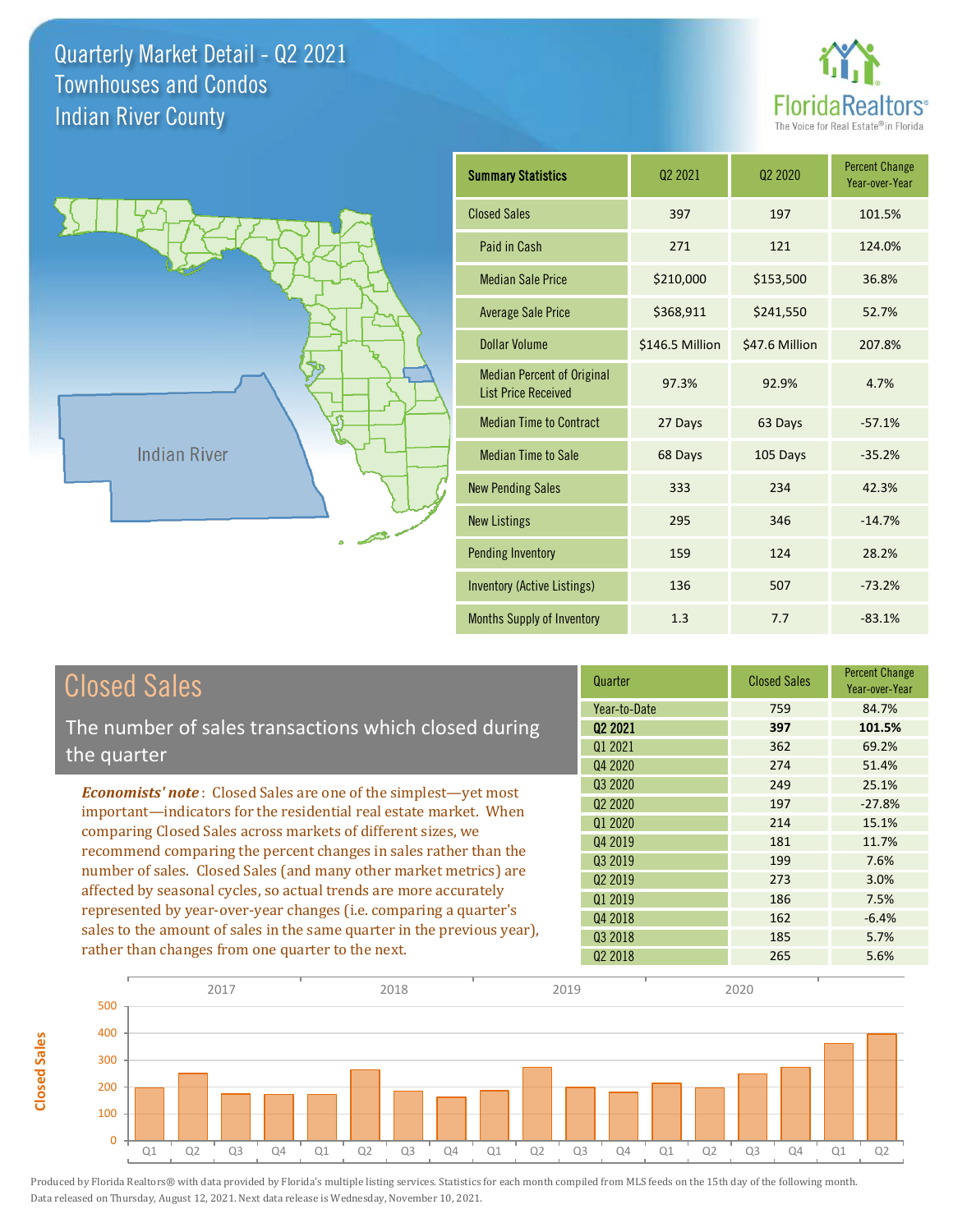

| <b>Cash Sales</b>                                                              | Quarter             | <b>Cash Sales</b> | <b>Percent Change</b><br>Year-over-Year |
|--------------------------------------------------------------------------------|---------------------|-------------------|-----------------------------------------|
|                                                                                | Year-to-Date        | 510               | 100.0%                                  |
| The number of Closed Sales during the quarter in                               | 02 2021             | 271               | 124.0%                                  |
|                                                                                | 01 2021             | 239               | 78.4%                                   |
| which buyers exclusively paid in cash                                          | Q4 2020             | 165               | 34.1%                                   |
|                                                                                | Q3 2020             | 165               | 19.6%                                   |
|                                                                                | 02 2020             | 121               | $-36.3%$                                |
| <b>Economists' note:</b> Cash Sales can be a useful indicator of the extent to | Q1 2020             | 134               | $-0.7%$                                 |
| which investors are participating in the market. Why? Investors are            | Q4 2019             | 123               | 23.0%                                   |
| far more likely to have the funds to purchase a home available up front,       | Q3 2019             | 138               | 17.9%                                   |
| whereas the typical homebuyer requires a mortgage or some other                | Q <sub>2</sub> 2019 | 190               | $-2.6%$                                 |
| form of financing. There are, of course, many possible exceptions, so          | Q1 2019             | 135               | 0.0%                                    |
| this statistic should be interpreted with care.                                | Q4 2018             | 100               | $-12.3%$                                |
|                                                                                | Q3 2018             | 117               | $-12.7%$                                |



# Cash Sales as a Percentage of Closed Sales

The percentage of Closed Sales during the quarter which were Cash Sales

*Economists' note* : This statistic is simply another way of viewing Cash Sales. The remaining percentages of Closed Sales (i.e. those not paid fully in cash) each quarter involved some sort of financing, such as mortgages, owner/seller financing, assumed loans, etc.

| Quarter                         | <b>Percent of Closed</b><br>Sales Paid in Cash | <b>Percent Change</b><br>Year-over-Year |
|---------------------------------|------------------------------------------------|-----------------------------------------|
| Year-to-Date                    | 67.2%                                          | 8.4%                                    |
| 02 2021                         | 68.3%                                          | 11.2%                                   |
| Q1 2021                         | 66.0%                                          | 5.4%                                    |
| Q4 2020                         | 60.2%                                          | $-11.5%$                                |
| 03 2020                         | 66.3%                                          | $-4.3%$                                 |
| Q <sub>2</sub> 20 <sub>20</sub> | 61.4%                                          | $-11.8%$                                |
| 01 2020                         | 62.6%                                          | $-13.8%$                                |
| Q4 2019                         | 68.0%                                          | 10.2%                                   |
| Q3 2019                         | 69.3%                                          | 9.7%                                    |
| Q <sub>2</sub> 2019             | 69.6%                                          | $-5.4%$                                 |
| 01 2019                         | 72.6%                                          | $-6.9%$                                 |
| Q4 2018                         | 61.7%                                          | $-6.4%$                                 |
| Q3 2018                         | 63.2%                                          | $-17.5%$                                |
| Q <sub>2</sub> 2018             | 73.6%                                          | $-2.8%$                                 |
|                                 |                                                |                                         |

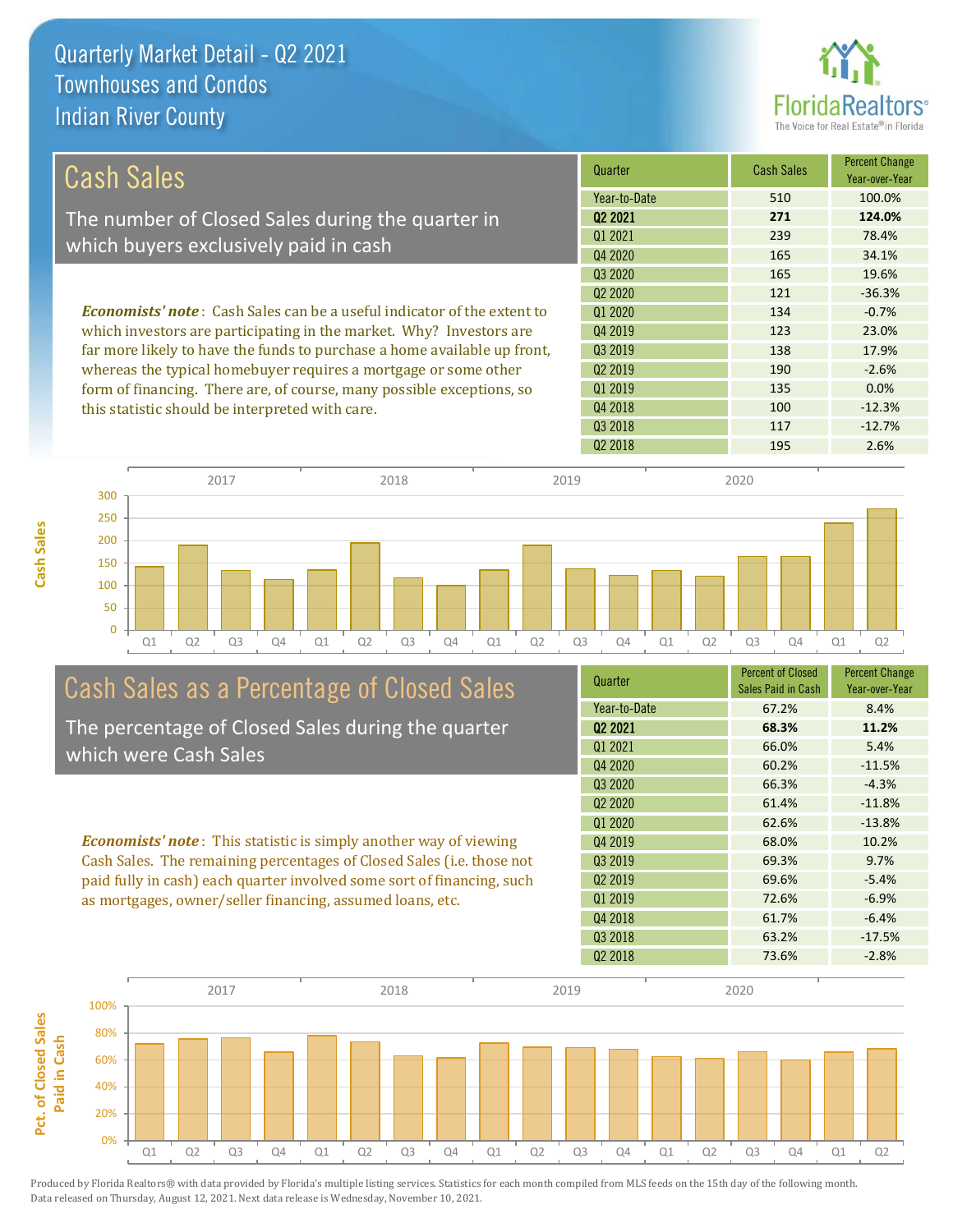

## Median Sale Price

The median sale price reported for the quarter (i.e. 50% of sales were above and 50% of sales were below)

*Economists' note* : Median Sale Price is our preferred summary statistic for price activity because, unlike Average Sale Price, Median Sale Price is not sensitive to high sale prices for small numbers of homes that may not be characteristic of the market area. Keep in mind that median price trends over time are not always solely caused by changes in the general value of local real estate. Median sale price only reflects the values of the homes that *sold* each quarter, and the mix of the types of homes that sell can change over time.

| Quarter                         | <b>Median Sale Price</b> | <b>Percent Change</b><br>Year-over-Year |
|---------------------------------|--------------------------|-----------------------------------------|
| Year-to-Date                    | \$189,900                | 16.9%                                   |
| Q2 2021                         | \$210,000                | 36.8%                                   |
| Q1 2021                         | \$164,750                | $-1.3%$                                 |
| Q4 2020                         | \$165,550                | 11.1%                                   |
| Q3 2020                         | \$175,000                | 13.5%                                   |
| Q <sub>2</sub> 20 <sub>20</sub> | \$153,500                | $-11.8%$                                |
| Q1 2020                         | \$167,000                | 6.4%                                    |
| Q4 2019                         | \$149,000                | $-6.0%$                                 |
| Q3 2019                         | \$154,250                | 3.6%                                    |
| Q <sub>2</sub> 2019             | \$174,000                | 8.8%                                    |
| Q1 2019                         | \$156,950                | 20.7%                                   |
| Q4 2018                         | \$158,500                | 15.1%                                   |
| Q3 2018                         | \$148,950                | 14.6%                                   |
| Q <sub>2</sub> 2018             | \$160,000                | $-1.5%$                                 |



### Average Sale Price

The average sale price reported for the quarter (i.e. total sales in dollars divided by the number of sales)

*Economists' note* : Usually, we prefer Median Sale Price over Average Sale Price as a summary statistic for home prices. However, Average Sale Price does have its uses—particularly when it is analyzed alongside the Median Sale Price. For one, the relative difference between the two statistics can provide some insight into the market for higher-end homes in an area.

| <b>Average Sale Price</b> | <b>Percent Change</b><br>Year-over-Year |
|---------------------------|-----------------------------------------|
| \$336,934                 | 30.4%                                   |
| \$368,911                 | 52.7%                                   |
| \$301,866                 | 10.2%                                   |
| \$266,283                 | $-5.0%$                                 |
| \$249,243                 | 2.8%                                    |
| \$241,550                 | $-23.5%$                                |
| \$274,014                 | $-1.1%$                                 |
| \$280,238                 | $-1.5%$                                 |
| \$242,414                 | 9.6%                                    |
| \$315,733                 | 9.9%                                    |
| \$277,132                 | 25.4%                                   |
| \$284,515                 | 40.6%                                   |
| \$221,186                 | $-1.6%$                                 |
| \$287,399                 | 8.4%                                    |
|                           |                                         |



Produced by Florida Realtors® with data provided by Florida's multiple listing services. Statistics for each month compiled from MLS feeds on the 15th day of the following month. Data released on Thursday, August 12, 2021. Next data release is Wednesday, November 10, 2021.

**Average Sale Price**

Average Sale Price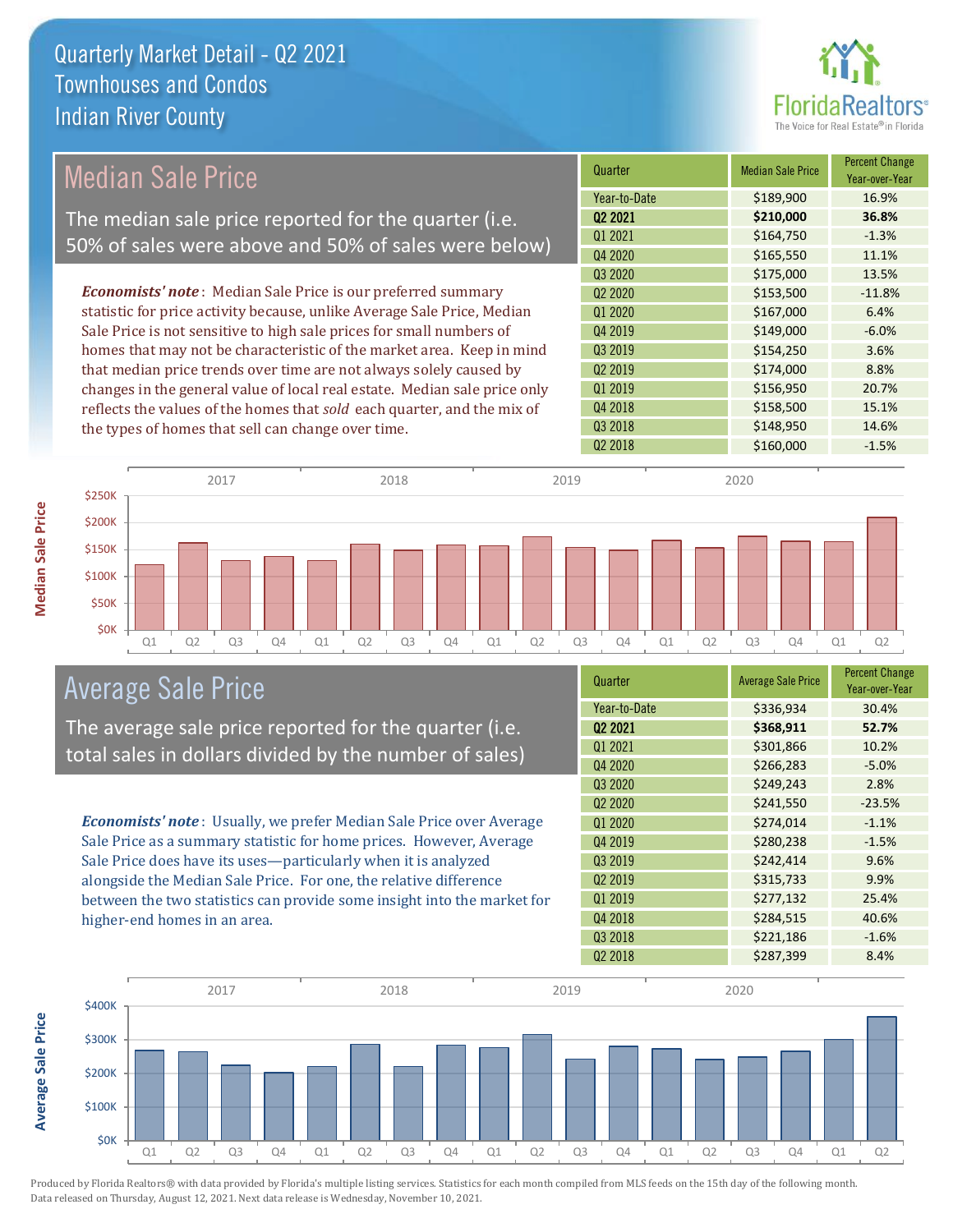

| Dollar Volume                                                                | Quarter                         | <b>Dollar Volume</b> | <b>Percent Change</b><br>Year-over-Year |
|------------------------------------------------------------------------------|---------------------------------|----------------------|-----------------------------------------|
|                                                                              | Year-to-Date                    | \$255.7 Million      | 140.7%                                  |
| The sum of the sale prices for all sales which closed                        | 02 2021                         | \$146.5 Million      | 207.8%                                  |
|                                                                              | Q1 2021                         | \$109.3 Million      | 86.4%                                   |
| during the quarter                                                           | Q4 2020                         | \$73.0 Million       | 43.8%                                   |
|                                                                              | Q3 2020                         | \$62.1 Million       | 28.7%                                   |
| <b>Economists' note</b> : Dollar Volume is simply the sum of all sale prices | Q <sub>2</sub> 20 <sub>20</sub> | \$47.6 Million       | $-44.8%$                                |
| in a given time period, and can quickly be calculated by multiplying         | 01 2020                         | \$58.6 Million       | 13.8%                                   |
| Closed Sales by Average Sale Price. It is a strong indicator of the health   | 04 2019                         | \$50.7 Million       | 10.0%                                   |
| of the real estate industry in a market, and is of particular interest to    | Q3 2019                         | \$48.2 Million       | 17.9%                                   |
| real estate professionals, investors, analysts, and government agencies.     | Q <sub>2</sub> 2019             | \$86.2 Million       | 13.2%                                   |
| Potential home sellers and home buyers, on the other hand, will likely       | Q1 2019                         | \$51.5 Million       | 34.8%                                   |
| be better served by paying attention to trends in the two components         | Q4 2018                         | \$46.1 Million       | 31.6%                                   |
| of Dollar Volume (i.e. sales and prices) individually                        | Q3 2018                         | \$40.9 Million       | 4.0%                                    |



# Median Percent of Original List Price Received

of Dollar Volume (i.e. sales and prices) individually.

The median of the sale price (as a percentage of the original list price) across all properties selling during the quarter

*Economists' note* : The Median Percent of Original List Price Received is useful as an indicator of market recovery, since it typically rises as buyers realize that the market may be moving away from them and they need to match the selling price (or better it) in order to get a contract on the house. This is usually the last measure to indicate a market has shifted from down to up, so it is what we would call a *lagging* indicator.

| Quarter                         | Med. Pct. of Orig.<br><b>List Price Received</b> | <b>Percent Change</b><br>Year-over-Year |
|---------------------------------|--------------------------------------------------|-----------------------------------------|
| Year-to-Date                    | 96.7%                                            | 3.6%                                    |
| Q <sub>2</sub> 2021             | 97.3%                                            | 4.7%                                    |
| 01 2021                         | 95.8%                                            | 2.5%                                    |
| Q4 2020                         | 94.4%                                            | 0.2%                                    |
| Q3 2020                         | 92.8%                                            | $-0.2%$                                 |
| Q <sub>2</sub> 20 <sub>20</sub> | 92.9%                                            | $-0.6%$                                 |
| Q1 2020                         | 93.5%                                            | $-0.4%$                                 |
| Q4 2019                         | 94.2%                                            | 0.3%                                    |
| Q3 2019                         | 93.0%                                            | $-0.9%$                                 |
| Q <sub>2</sub> 2019             | 93.5%                                            | $-1.5%$                                 |
| Q1 2019                         | 93.9%                                            | $-1.3%$                                 |
| Q4 2018                         | 93.9%                                            | $-1.5%$                                 |
| Q <sub>3</sub> 2018             | 93.8%                                            | 0.1%                                    |
| Q <sub>2</sub> 2018             | 94.9%                                            | 1.4%                                    |

Q2 2018 **\$76.2 Million 14.5%** 

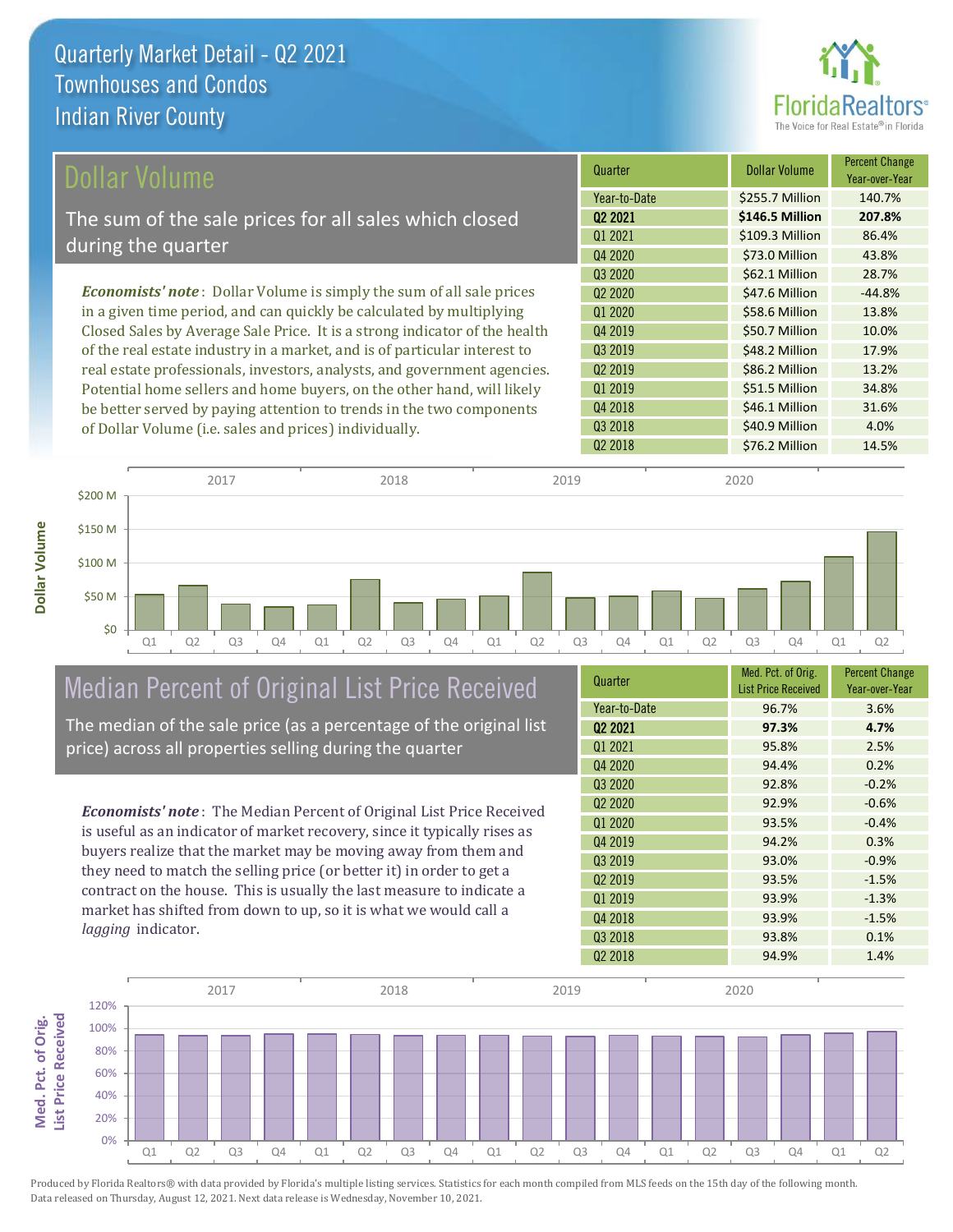

## Median Time to Contract

The median number of days between the listing date and contract date for all Closed Sales during the quarter

*Economists' note* : Like Time to Sale, Time to Contract is a measure of the length of the home selling process calculated for sales which closed during the quarter. The difference is that Time to Contract measures the number of days between the initial listing of a property and the signing of the contract which eventually led to the closing of the sale. When the gap between Median Time to Contract and Median Time to Sale grows, it is usually a sign of longer closing times and/or declining numbers of cash sales.





### Median Time to Sale

**Median Time to** 

**Median Time to** 

The median number of days between the listing date and closing date for all Closed Sales during the quarter

*Economists' note* : Time to Sale is a measure of the length of the home selling process, calculated as the number of days between the initial listing of a property and the closing of the sale. *Median* Time to Sale is the amount of time the "middle" property selling this month was on the market. That is, 50% of homes selling this month took *less* time to sell, and 50% of homes took *more* time to sell. Median Time to Sale gives a more accurate picture than Average Time to Sale, which can be skewed upward by small numbers of properties taking an abnormally long time to sell.

| Quarter                         | <b>Median Time to Sale</b> | <b>Percent Change</b><br>Year-over-Year |
|---------------------------------|----------------------------|-----------------------------------------|
| Year-to-Date                    | 74 Days                    | $-32.1%$                                |
| Q2 2021                         | 68 Days                    | $-35.2%$                                |
| Q1 2021                         | 81 Days                    | $-27.0%$                                |
| Q4 2020                         | 128 Days                   | 48.8%                                   |
| Q3 2020                         | 124 Days                   | 5.1%                                    |
| Q <sub>2</sub> 20 <sub>20</sub> | 105 Days                   | 10.5%                                   |
| Q1 2020                         | 111 Days                   | 11.0%                                   |
| Q4 2019                         | 86 Days                    | $-25.2%$                                |
| Q3 2019                         | 118 Days                   | 8.3%                                    |
| Q <sub>2</sub> 2019             | 95 Days                    | 15.9%                                   |
| Q1 2019                         | 100 Days                   | 25.0%                                   |
| Q4 2018                         | 115 Days                   | 11.7%                                   |
| Q3 2018                         | 109 Days                   | 1.9%                                    |
| Q <sub>2</sub> 2018             | 82 Days                    | $-15.5%$                                |

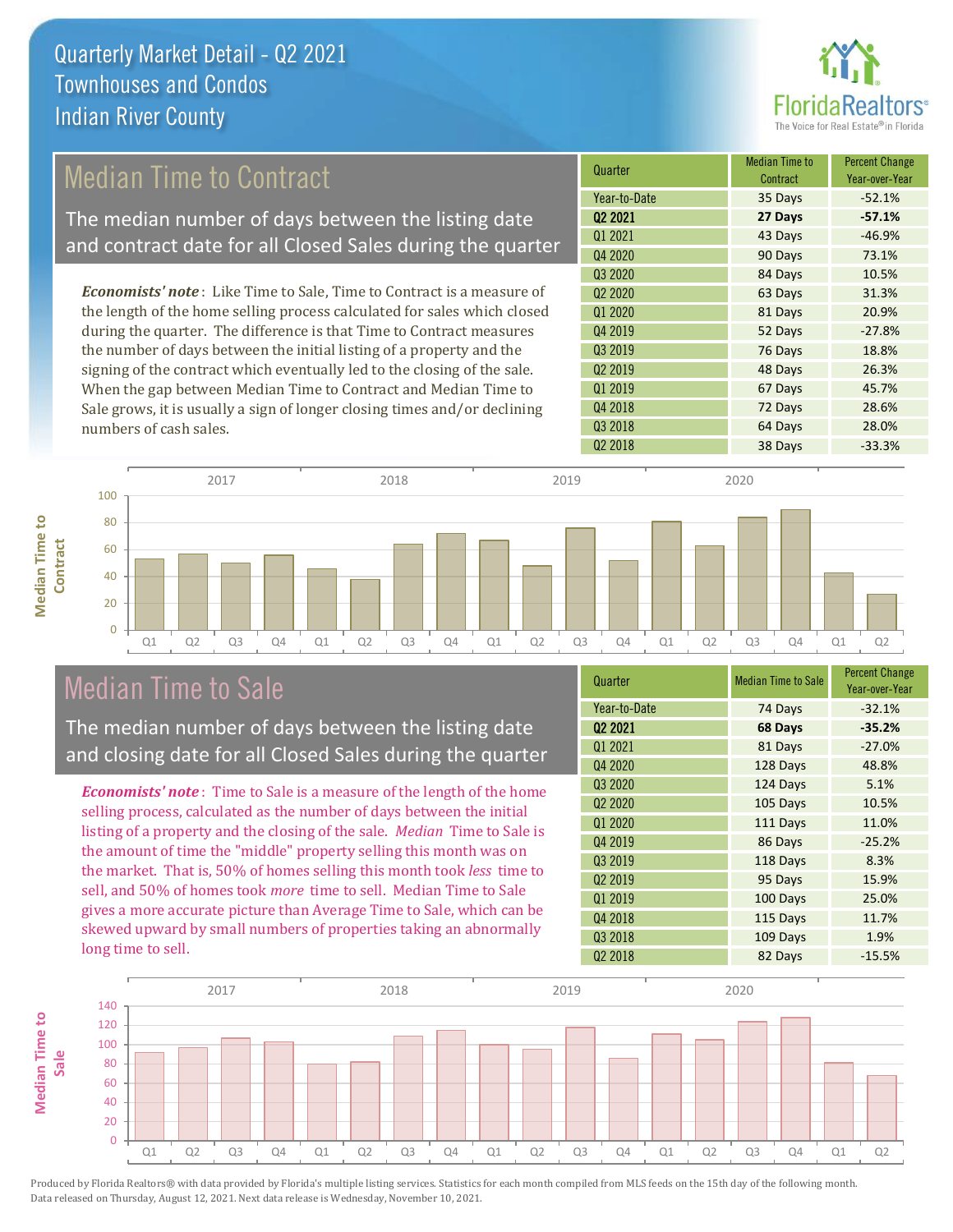

| <b>New Pending Sales</b>                                                      | Quarter             | <b>New Pending Sales</b> | <b>Percent Change</b><br>Year-over-Year |
|-------------------------------------------------------------------------------|---------------------|--------------------------|-----------------------------------------|
|                                                                               | Year-to-Date        | 810                      | 65.6%                                   |
| The number of listed properties that went under                               | Q <sub>2</sub> 2021 | 333                      | 42.3%                                   |
|                                                                               | 01 2021             | 477                      | 87.1%                                   |
| contract during the quarter                                                   | Q4 2020             | 302                      | 63.2%                                   |
|                                                                               | Q3 2020             | 264                      | 42.7%                                   |
| <b>Economists' note:</b> Because of the typical length of time it takes for a | Q <sub>2</sub> 2020 | 234                      | $-7.5%$                                 |
| sale to close, economists consider Pending Sales to be a decent               | 01 2020             | 255                      | $-1.5%$                                 |
| indicator of potential future Closed Sales. It is important to bear in        | Q4 2019             | 185                      | 22.5%                                   |
| mind, however, that not all Pending Sales will be closed successfully.        | 03 2019             | 185                      | $-1.6%$                                 |
| So, the effectiveness of Pending Sales as a future indicator of Closed        | Q <sub>2</sub> 2019 | 253                      | 5.9%                                    |
| Sales is susceptible to changes in market conditions such as the              | Q1 2019             | 259                      | $-5.8%$                                 |
| availability of financing for homebuyers and the inventory of                 | Q4 2018             | 151                      | $-11.7%$                                |
| distressed properties for sale.                                               | Q3 2018             | 188                      | 11.2%                                   |
|                                                                               | Q <sub>2</sub> 2018 | 239                      | 9.1%                                    |



# New Listings

The number of properties put onto the market during the quarter

*Economists' note* : New Listings tend to rise in delayed response to increasing prices, so they are often seen as a lagging indicator of market health. As prices rise, potential sellers raise their estimations of value—and in the most recent cycle, rising prices have freed up many potential sellers who were previously underwater on their mortgages. Note that in our calculations, we take care to not include properties that were recently taken off the market and quickly relisted, since these are not really *new* listings.

| Quarter                         | <b>New Listings</b> | <b>Percent Change</b><br>Year-over-Year |
|---------------------------------|---------------------|-----------------------------------------|
| Year-to-Date                    | 688                 | $-0.9%$                                 |
| 02 2021                         | 295                 | $-14.7%$                                |
| Q1 2021                         | 393                 | 12.9%                                   |
| Q4 2020                         | 274                 | $-18.5%$                                |
| 03 2020                         | 245                 | 4.7%                                    |
| Q <sub>2</sub> 20 <sub>20</sub> | 346                 | 29.1%                                   |
| Q1 2020                         | 348                 | $-16.5%$                                |
| Q4 2019                         | 336                 | 17.5%                                   |
| Q3 2019                         | 234                 | $-2.5%$                                 |
| Q <sub>2</sub> 2019             | 268                 | 2.3%                                    |
| Q1 2019                         | 417                 | 4.8%                                    |
| Q4 2018                         | 286                 | 18.7%                                   |
| Q3 2018                         | 240                 | 38.7%                                   |
| Q <sub>2</sub> 2018             | 262                 | $-0.8%$                                 |



**Pending Sales**

Pending Sales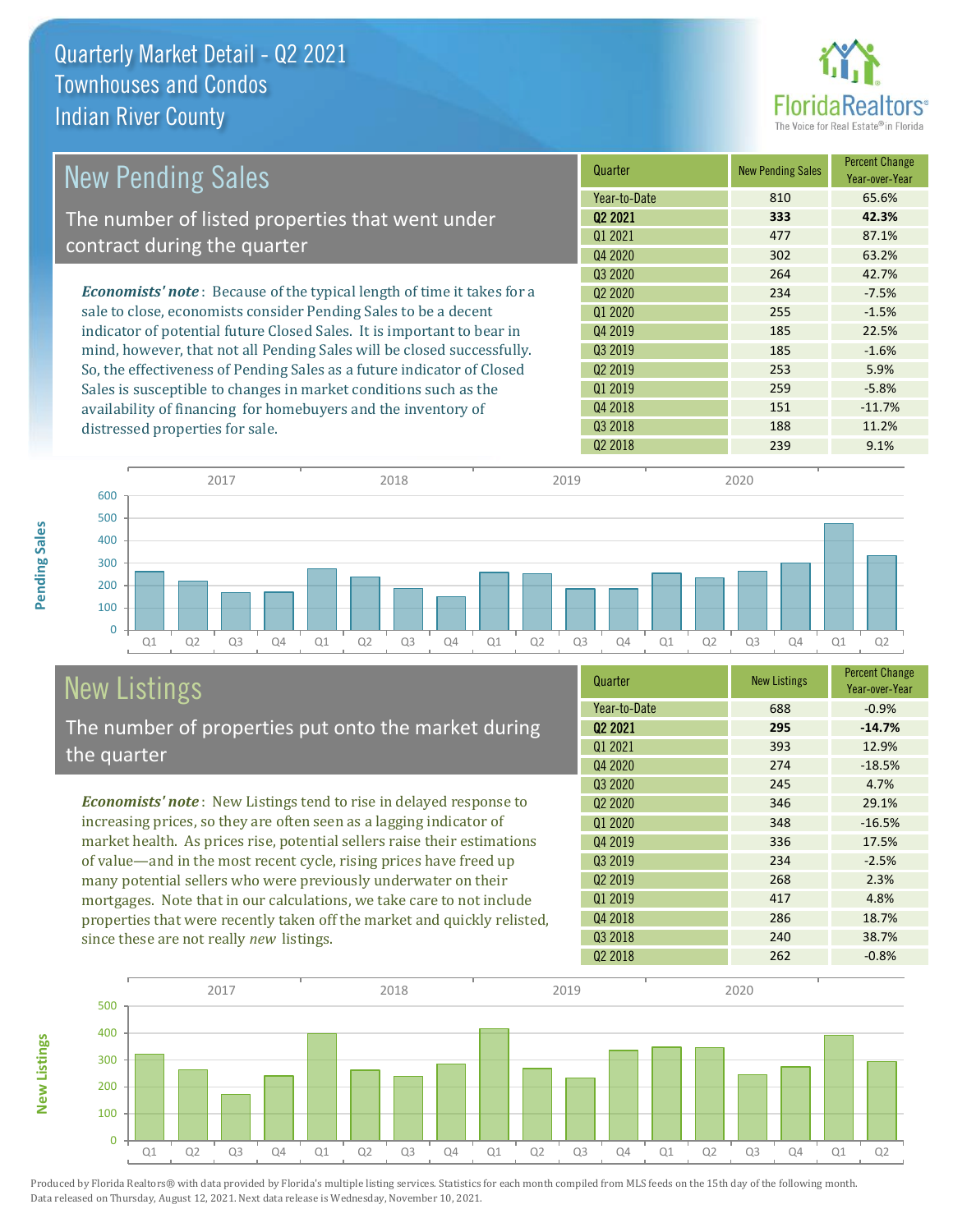

| <b>Inventory (Active Listings)</b>                                           | Quarter             | Inventory | <b>Percent Change</b><br>Year-over-Year |
|------------------------------------------------------------------------------|---------------------|-----------|-----------------------------------------|
|                                                                              | YTD (Monthly Avg)   | 214       | $-60.3%$                                |
| The number of property listings active at the end of                         | 02 2021             | 136       | $-73.2%$                                |
| the quarter                                                                  | 01 2021             | 216       | $-60.3%$                                |
|                                                                              | Q4 2020             | 353       | $-34.5%$                                |
|                                                                              | Q3 2020             | 403       | $-3.6%$                                 |
| <b>Economists' note</b> : There are a number of ways to define and calculate | 02 2020             | 507       | 9.5%                                    |
| Inventory. Our method is to simply count the number of active listings       | Q1 2020             | 544       | 2.6%                                    |
| on the last day of the quarter, and hold this number to compare with         | Q4 2019             | 539       | 21.7%                                   |
| the same quarter the following year. Inventory rises when New                | Q3 2019             | 418       | 14.5%                                   |
| Listings are outpacing the number of listings that go off-market             | Q <sub>2</sub> 2019 | 463       | 28.6%                                   |
| (regardless of whether they actually sell). Likewise, it falls when New      | Q1 2019             | 530       | 27.7%                                   |

Q1 Q2 Q3 Q4 Q1 Q2 Q3 Q4 Q1 Q2 Q3 Q4 Q1 Q2 Q3 Q4 Q1 Q2  $\overline{0}$ 100 200 300 400 500 600 2017 2018 2019 2020

# Months Supply of Inventory

An estimate of the number of months it will take to deplete the current Inventory given recent sales rates

Listings aren't keeping up with the rate at which homes are going off-

*Economists' note* : MSI is a useful indicator of market conditions. The benchmark for a balanced market (favoring neither buyer nor seller) is 5.5 months of inventory. Anything higher is traditionally a buyers' market, and anything lower is a sellers' market. There is no single accepted way of calculating MSI. A common method is to divide current Inventory by the most recent month's Closed Sales count, but this count is a usually poor predictor of future Closed Sales due to seasonal cycles. To eliminate seasonal effects, we use the 12-month average of monthly Closed Sales instead.

| Quarter                         | <b>Months Supply</b> | <b>Percent Change</b><br>Year-over-Year |
|---------------------------------|----------------------|-----------------------------------------|
| <b>YTD (Monthly Avg)</b>        | 2.4                  | $-69.6%$                                |
| 02 2021                         | 1.3                  | $-83.1%$                                |
| Q1 2021                         | 2.4                  | $-68.0%$                                |
| Q4 2020                         | 4.5                  | $-41.6%$                                |
| 03 2020                         | 5.8                  | $-4.9%$                                 |
| Q <sub>2</sub> 20 <sub>20</sub> | 7.7                  | 11.6%                                   |
| Q1 2020                         | 7.5                  | $-6.3%$                                 |
| Q4 2019                         | 7.7                  | 13.2%                                   |
| Q3 2019                         | 6.1                  | 10.9%                                   |
| Q <sub>2</sub> 2019             | 6.9                  | 25.5%                                   |
| Q1 2019                         | 8.0                  | 23.1%                                   |
| Q4 2018                         | 6.8                  | 38.8%                                   |
| Q3 2018                         | 5.5                  | 14.6%                                   |
| Q <sub>2</sub> 2018             | 5.5                  | $-1.8%$                                 |

Q2 2018 200 360 0.6%

Q4 2018 **443** 35.9% Q3 2018 365 15.9%



Produced by Florida Realtors® with data provided by Florida's multiple listing services. Statistics for each month compiled from MLS feeds on the 15th day of the following month. Data released on Thursday, August 12, 2021. Next data release is Wednesday, November 10, 2021.

market.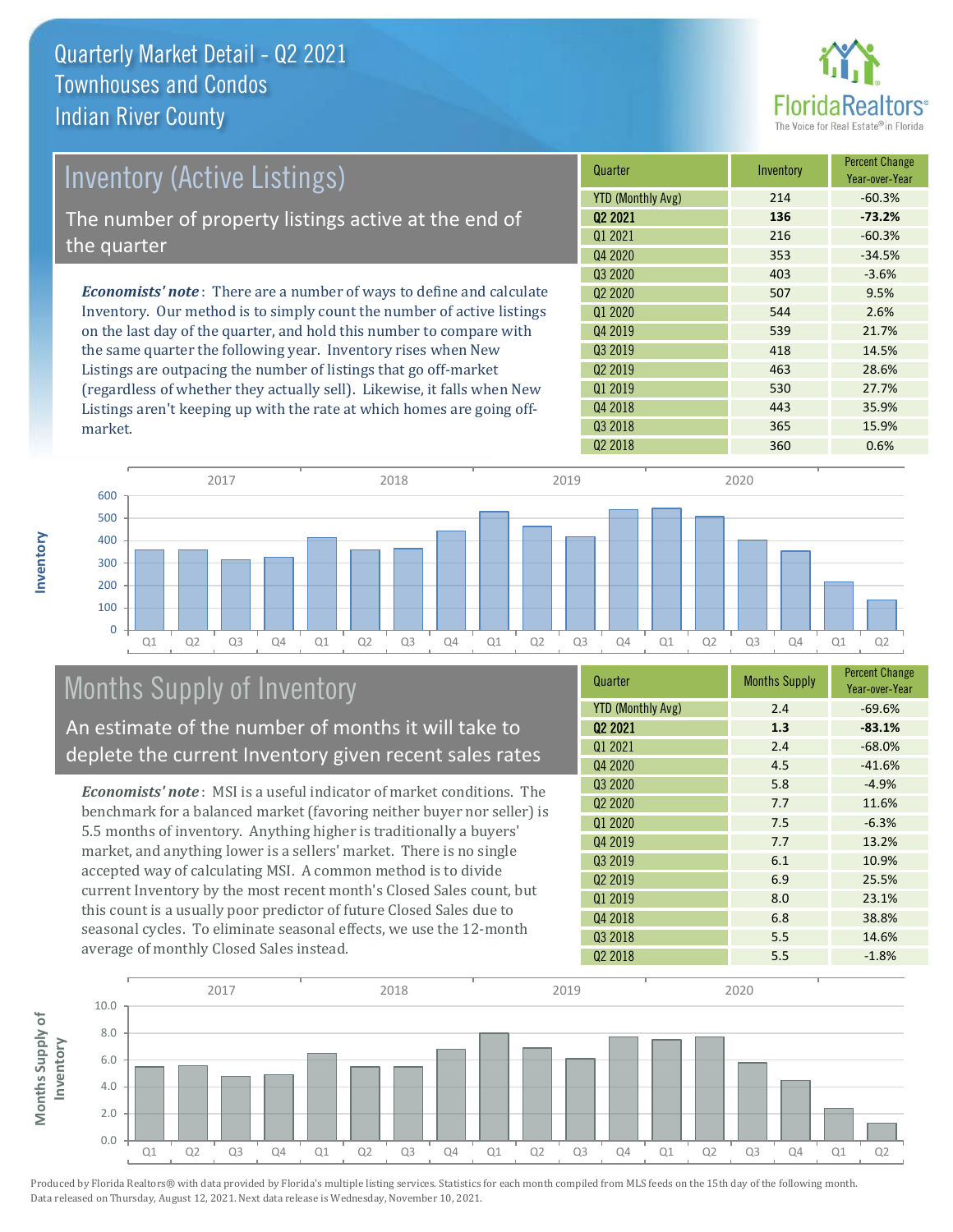

# Closed Sales by Sale Price

The number of sales transactions which closed during the quarter

*Economists' note:* Closed Sales are one of the simplest—yet most important—indicators for the residential real estate market. When comparing Closed Sales across markets of different sizes, we recommend comparing the percent changes in sales rather than the number of sales. Closed Sales (and many other market metrics) are affected by seasonal cycles, so actual trends are more accurately represented by year-over-year changes (i.e. comparing a quarter's sales to the amount of sales in the same quarter in the previous year), rather than changes from one quarter to the next.

| <b>Sale Price</b>     | <b>Closed Sales</b> | <b>Percent Change</b><br>Year-over-Year |
|-----------------------|---------------------|-----------------------------------------|
| Less than \$50,000    | $\mathbf{1}$        | N/A                                     |
| $$50,000 - $99,999$   | 42                  | 2.4%                                    |
| $$100,000 - $149,999$ | 90                  | 69.8%                                   |
| $$150,000 - $199,999$ | 55                  | 96.4%                                   |
| \$200,000 - \$249,999 | 32                  | 68.4%                                   |
| \$250,000 - \$299,999 | 33                  | 135.7%                                  |
| \$300,000 - \$399,999 | 37                  | 164.3%                                  |
| \$400,000 - \$599,999 | 39                  | 143.8%                                  |
| \$600,000 - \$999,999 | 46                  | 475.0%                                  |
| \$1,000,000 or more   | 22                  | 450.0%                                  |



### Median Time to Contract by Sale Price The median number of days between the listing date and contract date for all Closed Sales during the quarter

*Economists' note* : Like Time to Sale, Time to Contract is a measure of the length of the home selling process calculated for sales which closed during the quarter. The difference is that Time to Contract measures the number of days between the initial listing of a property and the signing of the contract which eventually led to the closing of the sale. When the gap between Median Time to Contract and Median Time to Sale grows, it is usually a sign of longer closing times and/or declining numbers of cash sales.

| <b>Sale Price</b>     | Median Time to<br>Contract | <b>Percent Change</b><br>Year-over-Year |
|-----------------------|----------------------------|-----------------------------------------|
| Less than \$50,000    | 44 Days                    | N/A                                     |
| $$50,000 - $99,999$   | 28 Days                    | $-42.9%$                                |
| $$100,000 - $149,999$ | 29 Days                    | $-58.6%$                                |
| $$150,000 - $199,999$ | 16 Days                    | $-69.2%$                                |
| \$200,000 - \$249,999 | 20 Days                    | $-54.5%$                                |
| \$250,000 - \$299,999 | 56 Days                    | 0.0%                                    |
| \$300,000 - \$399,999 | 32 Days                    | $-82.6%$                                |
| \$400,000 - \$599,999 | 26 Days                    | $-16.1%$                                |
| \$600,000 - \$999,999 | 22 Days                    | $-91.3%$                                |
| \$1,000,000 or more   | 62 Days                    | $-83.6%$                                |

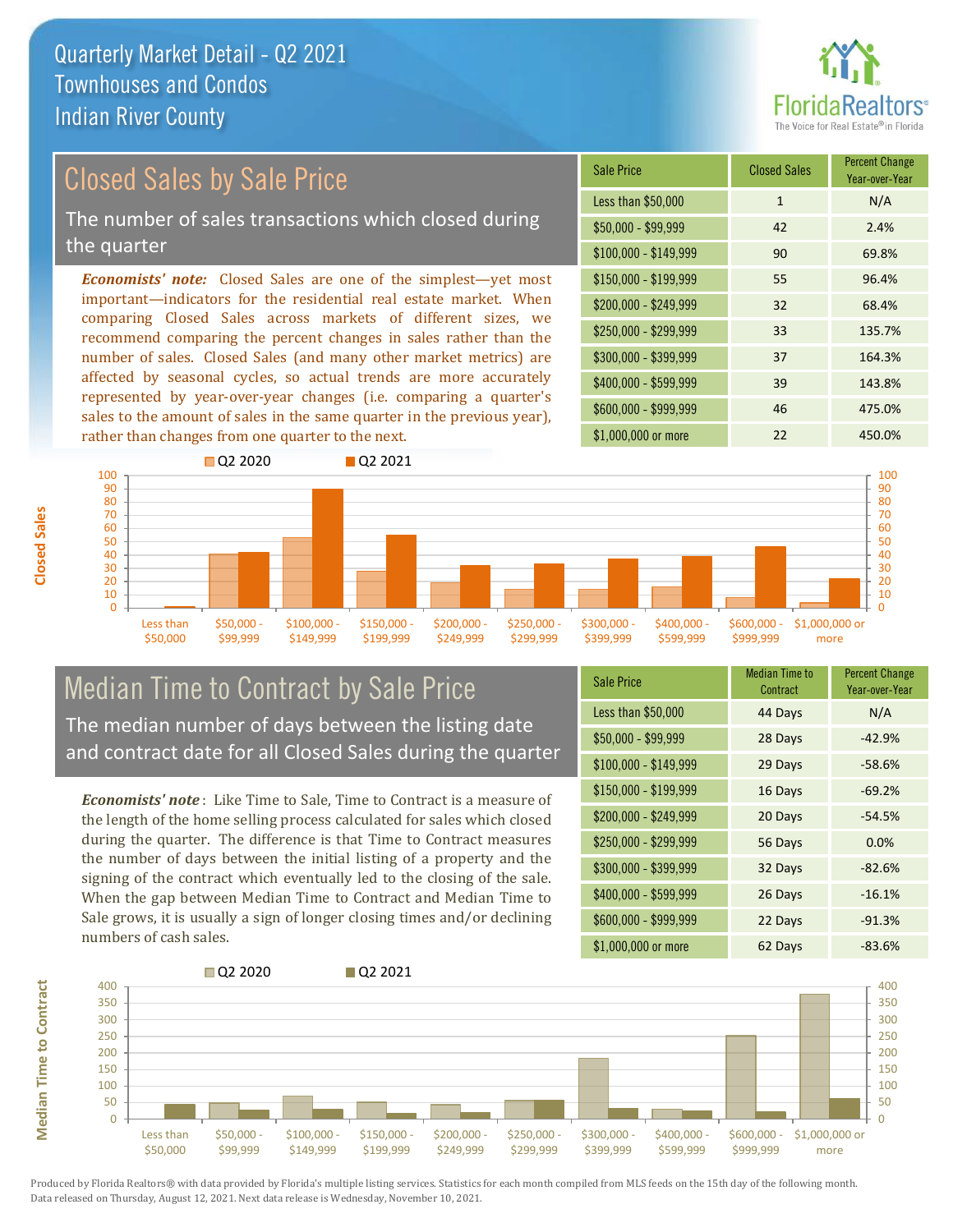

# New Listings by Initial Listing Price

The number of properties put onto the market during the quarter

*Economists' note:* New Listings tend to rise in delayed response to increasing prices, so they are often seen as a lagging indicator of market health. As prices rise, potential sellers raise their estimations of value—and in the most recent cycle, rising prices have freed up many potential sellers who were previously underwater on their mortgages. Note that in our calculations, we take care to not include properties that were recently taken off the market and quickly relisted, since these are not really *new* listings.

| <b>Initial Listing Price</b> | <b>New Listings</b> | <b>Percent Change</b><br>Year-over-Year |
|------------------------------|---------------------|-----------------------------------------|
| Less than \$50,000           | $\mathbf{1}$        | N/A                                     |
| $$50,000 - $99,999$          | 29                  | $-44.2%$                                |
| $$100,000 - $149,999$        | 43                  | $-57.4%$                                |
| $$150,000 - $199,999$        | 67                  | 52.3%                                   |
| \$200,000 - \$249,999        | 13                  | $-48.0%$                                |
| \$250,000 - \$299,999        | 25                  | 0.0%                                    |
| \$300,000 - \$399,999        | 32                  | 39.1%                                   |
| \$400,000 - \$599,999        | 26                  | $-10.3%$                                |
| \$600,000 - \$999,999        | 28                  | 3.7%                                    |
| \$1,000,000 or more          | 31                  | 55.0%                                   |



### Inventory by Current Listing Price The number of property listings active at the end of the quarter

*Economists' note* : There are a number of ways to define and calculate Inventory. Our method is to simply count the number of active listings on the last day of the quarter, and hold this number to compare with the same quarter the following year. Inventory rises when New Listings are outpacing the number of listings that go off-market (regardless of whether they actually sell). Likewise, it falls when New Listings aren't keeping up with the rate at which homes are going offmarket.

| <b>Current Listing Price</b> | Inventory      | <b>Percent Change</b><br>Year-over-Year |
|------------------------------|----------------|-----------------------------------------|
| Less than \$50,000           | $\Omega$       | N/A                                     |
| $$50,000 - $99,999$          | 10             | $-84.8%$                                |
| $$100,000 - $149,999$        | 12             | $-88.0%$                                |
| $$150,000 - $199,999$        | 18             | $-61.7%$                                |
| \$200,000 - \$249,999        | $\overline{4}$ | $-87.5%$                                |
| \$250,000 - \$299,999        | 7              | $-85.1%$                                |
| \$300,000 - \$399,999        | 13             | $-79.0%$                                |
| \$400,000 - \$599,999        | 15             | $-71.2%$                                |
| \$600,000 - \$999,999        | 14             | $-71.4%$                                |
| \$1,000,000 or more          | 43             | $-17.3%$                                |



Produced by Florida Realtors® with data provided by Florida's multiple listing services. Statistics for each month compiled from MLS feeds on the 15th day of the following month. Data released on Thursday, August 12, 2021. Next data release is Wednesday, November 10, 2021.

**Inventory**